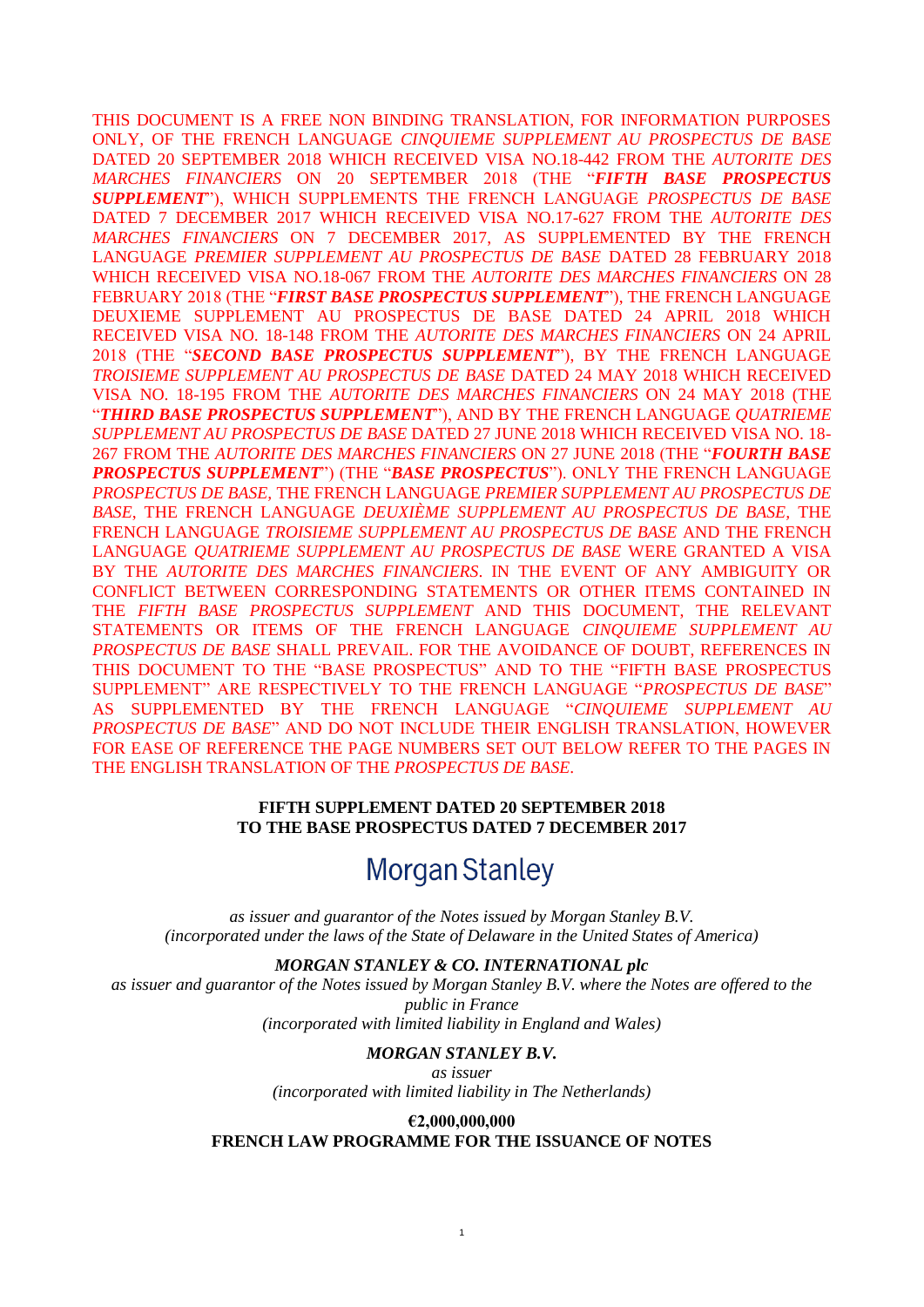This supplement (the "**Fifth Base Prospectus Supplement**") supplements and must be read in conjunction with the base prospectus dated 7 December 2017 submitted to the *Autorité des marchés financiers* (the "**AMF**") and granted visa No. 17-627 on 7 December 2017, in connection with the Euro 2,000,000,000 Programme for the issuance of notes (the "**Programme**") of Morgan Stanley ("**Morgan Stanley**"), Morgan Stanley & Co. International plc ("**MSIP**") and Morgan Stanley B.V. ("**MSBV**" and, together with Morgan Stanley and MSIP, the "**Issuers**" and each, an "**Issuer**") with Morgan Stanley acting in its capacity as guarantor of the Notes issued by MSBV and MSIP acting in its capacity as guarantor in the case of public offers of Notes issued by MSBV in France only, as supplemented by the first supplement to the Base Prospectus dated 28 February 2018 submitted to the AMF and granted visa No.18-067 on 28 February 2018 (the "**First Base Prospectus Supplement**"), by the second supplement to the Base Prospectus dated 24 April 2018 submitted to the AMF and granted visa No. 18-148 on 24 April 2018 (the "**Second Base Prospectus Supplement**"), by the third supplement to the Base Prospectus dated 24 May 2018 submitted to the AMF and granted visa No. 18-195 on 24 May 2018 (the "**Third Base Prospectus Supplement**"), and by the fourth supplement to the Base Prospectus dated 27 June 2018 submitted to the AMF and granted visa No. 18-267 on 27 June 2018 (the "**Fourth Base Prospectus Supplement**") and such base prospectus, as supplemented by the First Base Prospectus Supplement, the Second Base Prospectus Supplement, the Third Base Prospectus Supplement and the Fourth Base Prospectus Supplement, the "**Base Prospectus**"). Terms defined in the Base Prospectus have the same meaning when used in this Fifth Base Prospectus Supplement.

The Base Prospectus and this Fifth Base Prospectus Supplement constitute a base prospectus for the purposes of the Directive 2003/71/EC of the European Parliament and of the Council of 4 November 2003 on the prospectus to be published when securities are offered to the public or admitted to trading, as amended (the "**Prospectus Directive**").

Application has been made to the AMF in its capacity as competent authority pursuant to Article 212-2 of its *Règlement Général*.

This Fifth Base Prospectus Supplement has been prepared pursuant to Article 16.1 of the Prospectus Directive and Article 212-25 of the *Règlement Général* of the AMF.

The purpose of this Fifth Base Prospectus Supplement is to:

- (a) disclose the publication by Morgan Stanley of its Quarterly Report on Form 10-Q for the quarterly period ended 30 June 2018 (the "**Morgan Stanley's Second Quarterly Report for 2018**") and of the first supplement to the Registration Document of Morgan Stanley, MSI plc and MSBV, approved by the Luxembourg *Commission de Surveillance du Secteur Financier* dated 22 August 2018 (the "**First Registration Document Supplement**") and to incorporate them by reference, as set out in "Part A" of this Fifth Base Prospectus Supplement;
- (b) make certain consequential amendments to the summary in the Base Prospectus and to the Issue Specific Summary pursuant to the publication of the Morgan Stanley's Second Quarterly Report for 2018 and the First Registration Document Supplement as set out in "Part B" of this Fifth Base Prospectus Supplement;
- (c) make consequential amendments to the section entitled "Description of the Issuers" as set out in "Part C" of this Fifth Base Prospectus Supplement; and
- (d) make consequential amendments to the section entitled "General Information" as set out in "Part D" of this Fifth Base Prospectus Supplement.

This Fifth Base Prospectus Supplement must be read and interpreted in conjunction with Morgan Stanley's Second Quarterly Report for 2018 and the First Registration Document Supplement (in English language).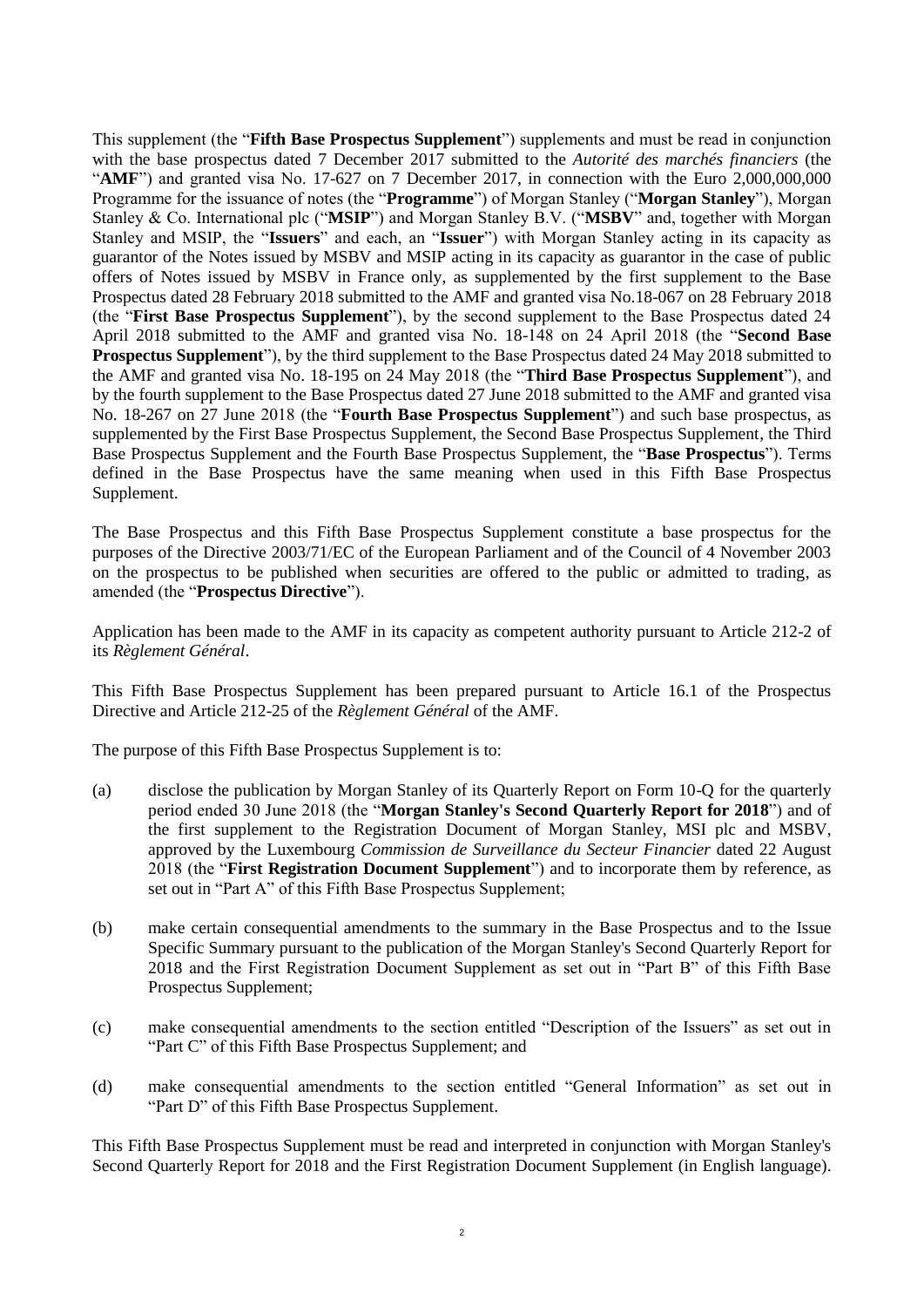Morgan Stanley's Second Quarterly Report for 2018 and the First Registration Document Supplement are incorporated by reference into and shall be deemed to form part of this Fifth Base Prospectus Supplement.

A copy of this Fifth Base Prospectus Supplement shall be available on the websites of (i) the AMF [\(www.amf-france.org\)](http://www.amf-france.org/) and (ii) the Issuers [\(http://sp.morganstanley.com/EU/Documents\)](http://sp.morganstanley.com/EU/Documents) and copies will be available in physical or electronic form, during usual business hours on any weekday, for inspection at the principal executive offices of Morgan Stanley, the registered offices of MSIP and MSBV and at the specified offices of the Paying Agents.

Morgan Stanley's Second Quarterly Report for 2018 and the First Registration Document Supplement incorporated by reference in this Fifth Base Prospectus Supplement (i) are available on the website of the Guarantor [\(http://sp.morganstanley.com/EU/Documents\)](http://sp.morganstanley.com/EU/Documents), (ii) on the website of the Luxembourg Stock Exchange [\(www.bourse.lu\)](http://www.bourse.lu/), and (iii) may be obtained, without charge on request, during normal business days and hours, at the principal executive offices of Morgan Stanley and the registered offices of MSIP and MSBV and at the specified offices of the Paying Agents.

In accordance with Article 16.2 of the Prospectus Directive and Article 212-25 II of the *Règlement Général* of the AMF, investors who have agreed to purchase or subscribe for Notes before this Fifth Base Prospectus Supplement is published have the right to withdraw their acceptance during at least two trading days after the publication of the supplement, i.e. no later than 24 September 2018.

Save as disclosed in this Fifth Base Prospectus Supplement, no new fact, mistake or inaccuracy has occurred or has been observed which is capable of affecting the assessment of the Notes since the publication of the Base Prospectus.

To the extent that there is any inconsistency between any statement in this Fifth Base Prospectus Supplement and any statement in or incorporated by reference into the Base Prospectus, the statements of this Fifth Base Prospectus Supplement shall prevail.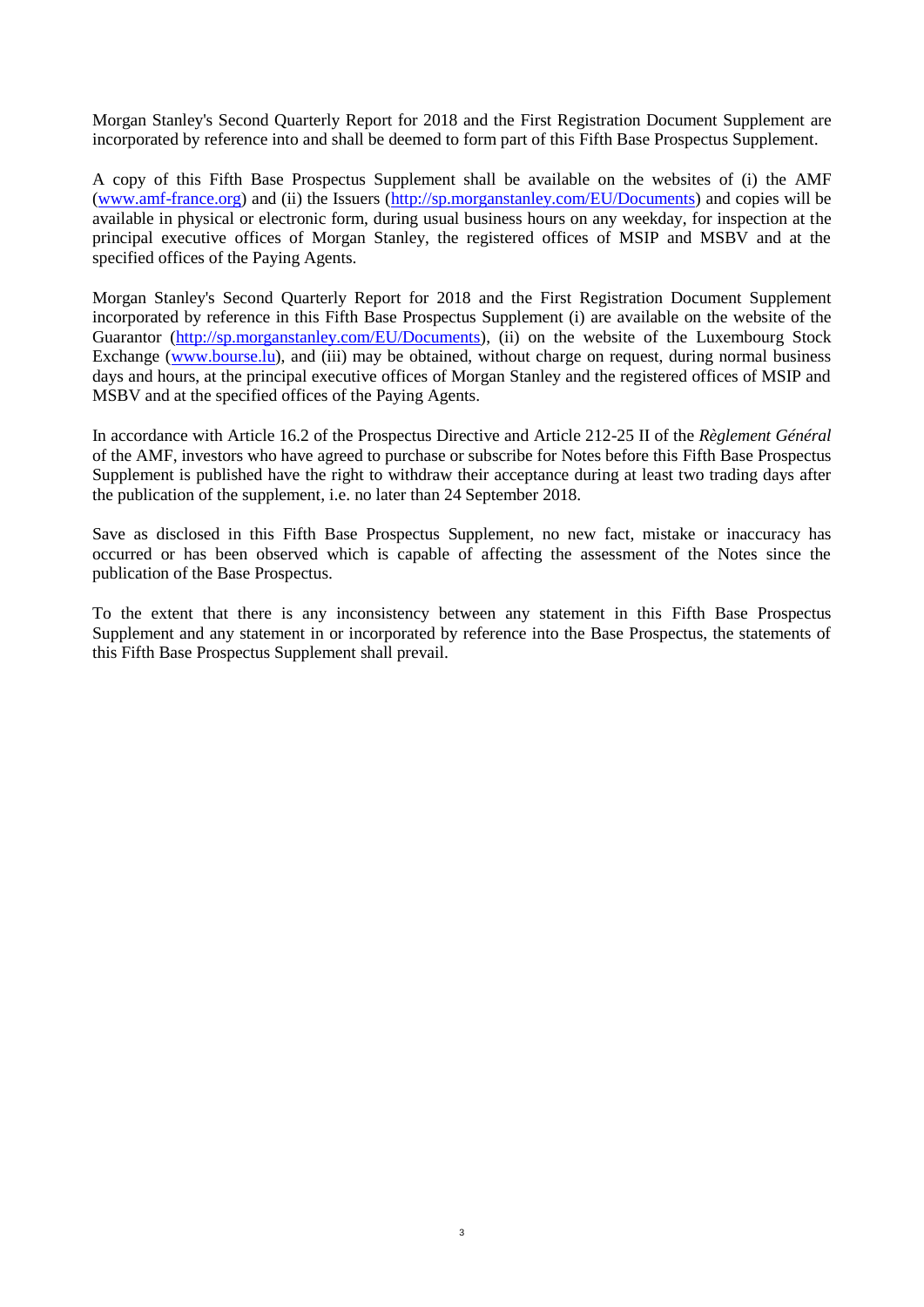# **CONTENTS**

# **Page**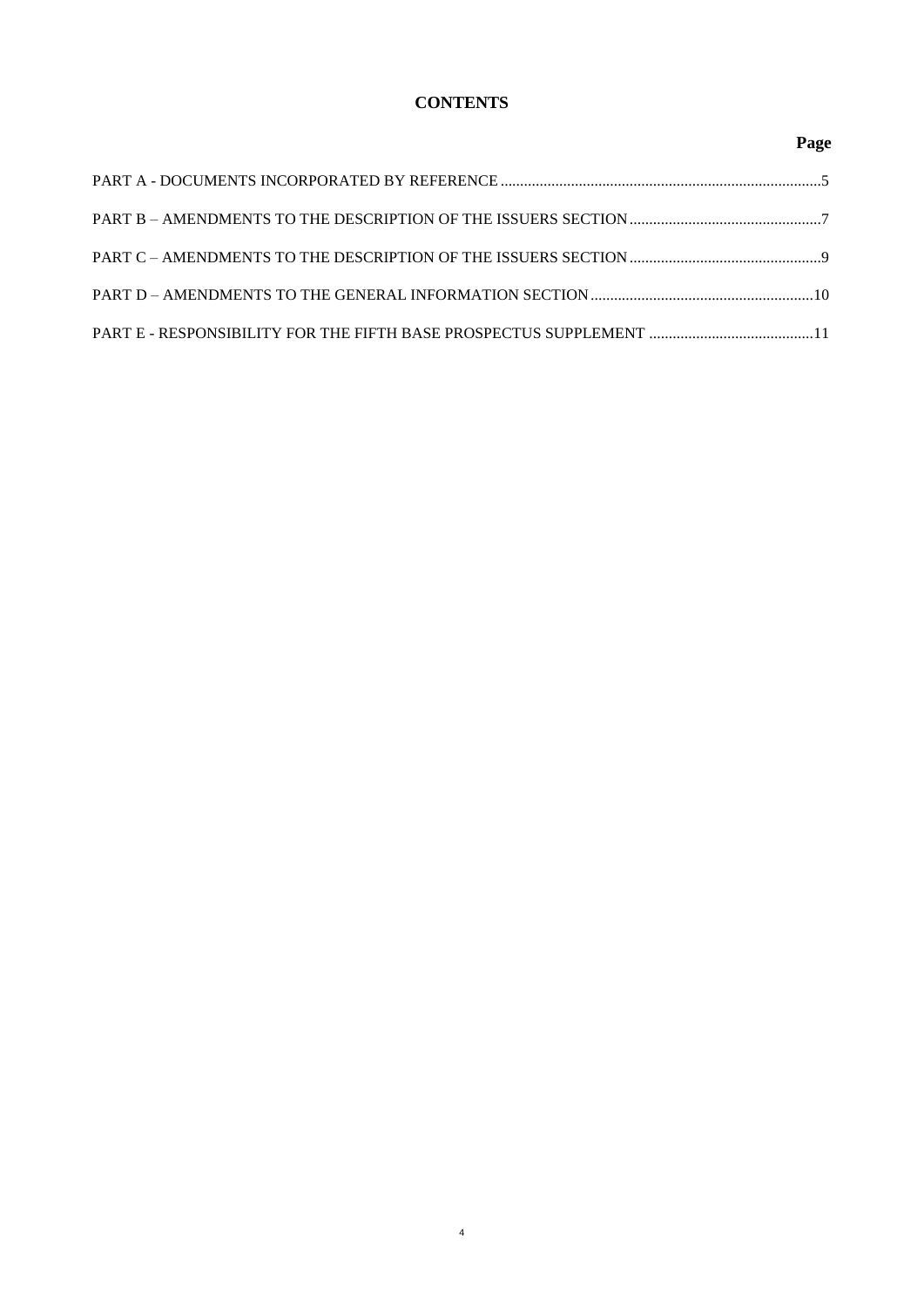### **PART A - DOCUMENTS INCORPORATED BY REFERENCE**

<span id="page-4-0"></span>This Fifth Base Prospectus Supplement incorporates by reference Morgan Stanley's Second Quarterly Report for 2018 and the First Registration Document Supplement and supplements the section entitled "*Incorporation by Reference*" contained on pages 65 to 79 of the Base Prospectus.

Morgan Stanley's Second Quarterly Report for 2018 and the First Registration Document Supplement are available on Morgan Stanley's website at<http://sp.morganstanley.com/EU/Documents> and on the website of the Luxembourg Stock Exchange at [www.bourse.lu.](http://www.bourse.lu/)

The section entitled "Documents *Incorporated by Reference*" shall be modified as follows:

- 1. the following new Paragraph (b) is inserted on page 65 of the Base Prospectus:
	- "(b) the first supplement to the Registration Document of Morgan Stanley, MSI plc and MSBV, approved by the Luxembourg *Commission de Surveillance du Secteur Financier* dated 22 August 2018 (the "**First Registration Document Supplement**");"
- 2. the following new Paragraph (c) is inserted on page 65 of the Base Prospectus:
	- "(c) the unaudited consolidated financial statements of Morgan Stanley for the quarterly period ended 30 June 2018 and the respective auditors' report on Morgan Stanley's Quarterly Report on Form 10-Q for the quarterly period ended 30 June 2018 (**Morgan Stanley's Second Quarterly Report for 2018**);"
- 3. The section entitled "**Incorporation by Reference Table**" on pages 66 to 73 of the Base Prospectus is updated as follows:
	- a) by inserting the following table immediately below the table entitled "**1.1 Registration Document 2018**" inserted by the Fourth Supplement to the Base Prospectus and immediately above the table entitled "**2. Morgan Stanley**":

| Document filed |                                                                     | Information incorporated by reference                                      | Page(s) |  |
|----------------|---------------------------------------------------------------------|----------------------------------------------------------------------------|---------|--|
| 1.2            | <b>First Supplement to the 2017</b><br><b>Registration Document</b> | Part $B -$ Consequential Amendments to the<br><b>Registration Document</b> | $3-4$   |  |

b) by inserting the following table immediately below the table entitled "**Morgan Stanley's First Quarterly Report for 2018**" inserted by the Third Supplement to the Base Prospectus and immediately above the table entitled "**2017 Morgan Stanley Annual Report**" inserted by the Second Supplement to the Base Prospectus :

| <b>Document filed</b>                                      | Information incorporated by reference | Page(s)                                                                                  |          |
|------------------------------------------------------------|---------------------------------------|------------------------------------------------------------------------------------------|----------|
| <b>Morgan Stanley</b>                                      |                                       |                                                                                          |          |
| Second<br>Stanley's<br>Morgan<br>Quarterly Report for 2018 | (1)                                   | Management's Discussion and Analysis of<br>Financial Condition and Results of Operations | $1 - 31$ |
|                                                            | (2)                                   | Quantitative and Qualitative Disclosures about<br>Market Risk                            | 32-40    |
|                                                            | (3)                                   | Report of Independent Registered Public<br><b>Accounting Firm</b>                        | 41       |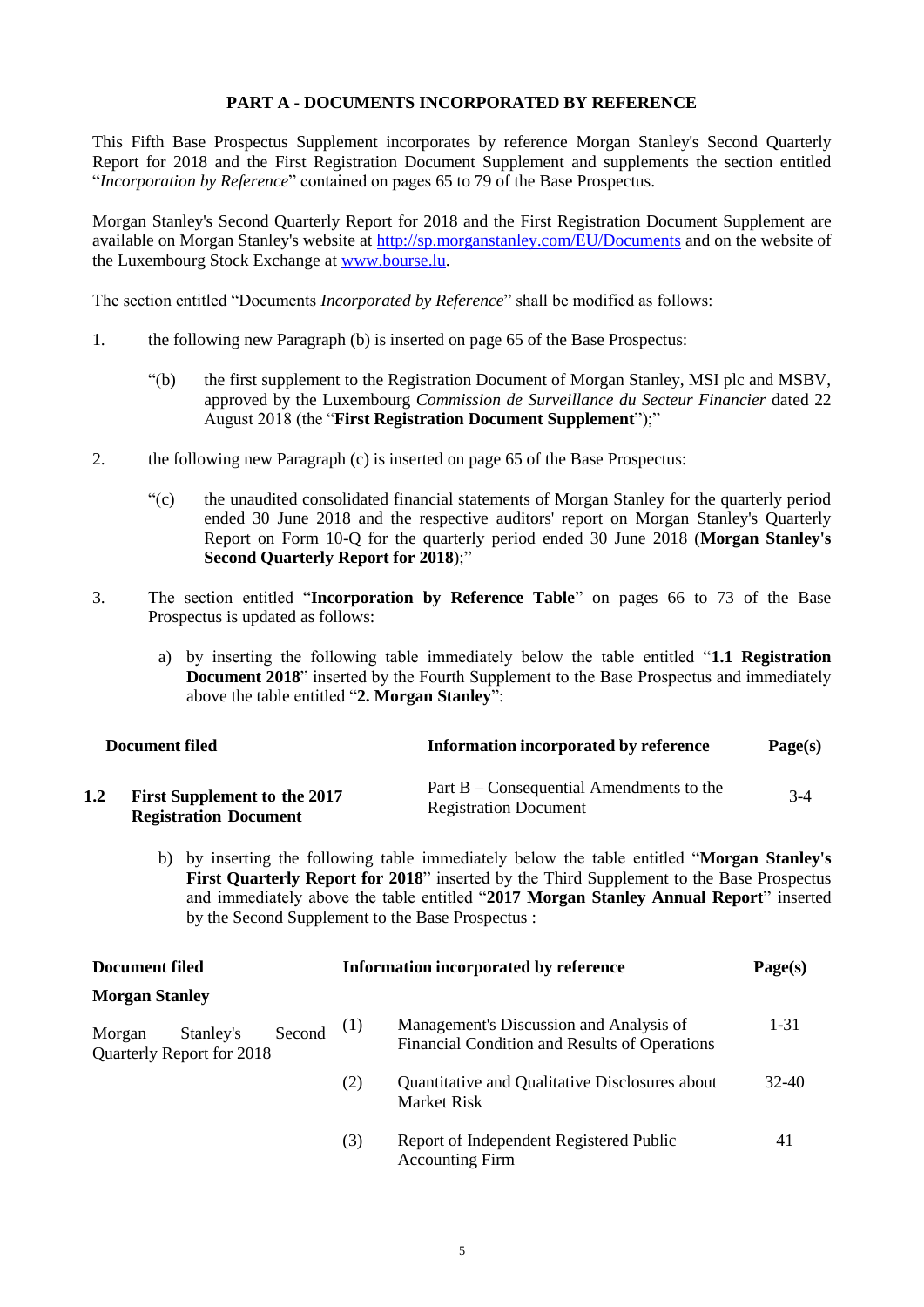| (4)  | <b>Consolidated Financial Statements and Notes</b>                    | 42-87 |
|------|-----------------------------------------------------------------------|-------|
| (5)  | Consolidated Income Statements (Unaudited)                            | 42    |
| (6)  | <b>Consolidated Comprehensive Income</b><br>Statements (Unaudited)    | 43    |
| (7)  | Consolidated Balance Sheets (Unaudited at<br>June 30, 2018)           | 44    |
| (8)  | Consolidated Statements of Changes in Total<br>Equity (Unaudited)     | 45    |
| (9)  | <b>Consolidated Cash Flow Statements</b><br>(Unaudited)               | 46    |
| (10) | <b>Notes to Consolidated Financial Statements</b><br>(Unaudited)      | 47-87 |
| (11) | Financial Data Supplement (Unaudited)                                 | 88-90 |
| (12) | <b>Glossary of Common Acronyms</b>                                    | 91-92 |
| (13) | Other Information                                                     | 93    |
| (14) | <b>Legal Proceedings</b>                                              | 93    |
| (15) | Unregistered Sales of Equity Securities and<br><b>Use of Proceeds</b> | 94    |
| (16) | <b>Controls and Procedures</b>                                        | 95    |
| (17) | Signatures                                                            | $S-1$ |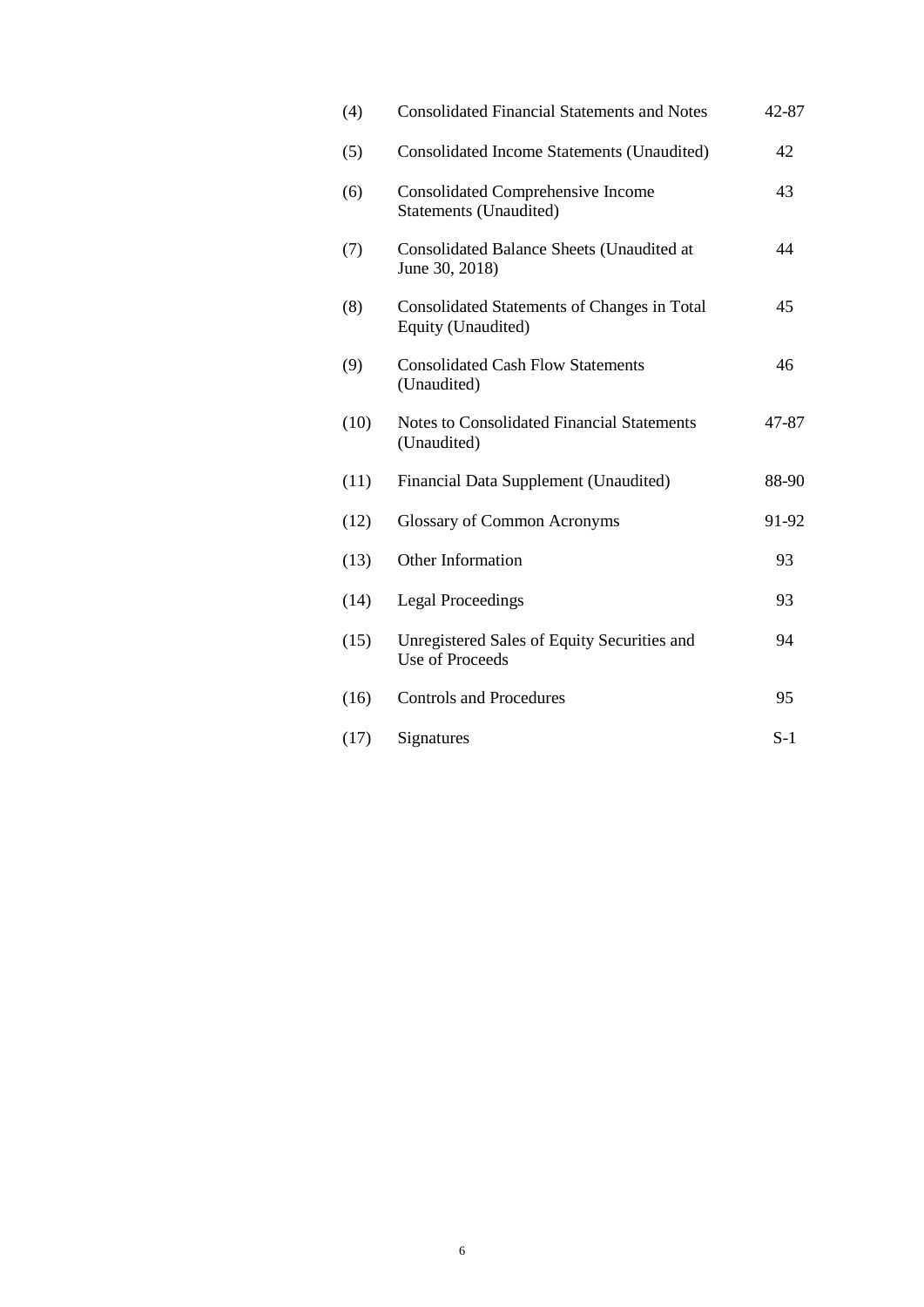## **PART B – AMENDMENTS TO THE DESCRIPTION OF THE ISSUERS SECTION**

<span id="page-6-0"></span>1. Element B.12 (*Selected historical key financial information*) of the summary in the Base Prospectus as set out below deletes and replaces the selected key financial information relating to Morgan Stanley at Element B.12 of the summary in the Base Prospectus set out on page 11 of the Base Prospectus:

| <b>B.12</b><br><b>Selected</b><br>historical key<br>financial<br>information: |                             | <b>Selected key financial information relating to Morgan Stanley:</b>                                                                                                                                                                                                                                                                                                                                                                       |                         |                       |                           |                                                   |  |
|-------------------------------------------------------------------------------|-----------------------------|---------------------------------------------------------------------------------------------------------------------------------------------------------------------------------------------------------------------------------------------------------------------------------------------------------------------------------------------------------------------------------------------------------------------------------------------|-------------------------|-----------------------|---------------------------|---------------------------------------------------|--|
|                                                                               |                             | Consolidated<br><b>Balance Sheets</b>                                                                                                                                                                                                                                                                                                                                                                                                       | At $31$<br><b>Decem</b> | At 31<br><b>Decem</b> | At 30 June<br>(unaudited) |                                                   |  |
|                                                                               | $(U.S.\$ \$ in<br>millions) | ber<br>2016                                                                                                                                                                                                                                                                                                                                                                                                                                 | ber<br>2017             | 2017                  | 2018                      |                                                   |  |
|                                                                               |                             | Total assets                                                                                                                                                                                                                                                                                                                                                                                                                                | 814,949                 | 851,733               | 841,016                   | 875,875                                           |  |
|                                                                               |                             | Total liabilities<br>and equity                                                                                                                                                                                                                                                                                                                                                                                                             | 814,949                 | 851,733               | 841,016                   | 875,875                                           |  |
|                                                                               |                             | Consolidated<br>Statements of<br>Income $( U.S.\$ \$ in<br>millions)                                                                                                                                                                                                                                                                                                                                                                        | 2016                    | 2017                  |                           | <b>Six months ended</b><br>30 June<br>(unaudited) |  |
|                                                                               |                             |                                                                                                                                                                                                                                                                                                                                                                                                                                             |                         |                       | 2017                      | 2018                                              |  |
|                                                                               |                             | Net revenues                                                                                                                                                                                                                                                                                                                                                                                                                                | 34,631                  | 37,945                | 19,248                    | 21,687                                            |  |
|                                                                               |                             | from<br><i>Income</i><br>continuing<br>operations before<br>income taxes                                                                                                                                                                                                                                                                                                                                                                    | 8,848                   | 10,403                | 5,450                     | 6,529                                             |  |
|                                                                               |                             | Net income                                                                                                                                                                                                                                                                                                                                                                                                                                  | 6,123                   | 6,216                 | 3,762                     | 5,171                                             |  |
|                                                                               |                             | There has been no material adverse change in the prospects of Morgan<br>Stanley since 31 December 2017, the date of the latest published annual<br>audited financial statements of Morgan Stanley.<br>Not applicable. There has been no significant change in the financial or<br>trading position of Morgan Stanley since 30 June 2018, the date of the<br>latest published interim (unaudited) financial statements of Morgan<br>Stanley. |                         |                       |                           |                                                   |  |
|                                                                               |                             |                                                                                                                                                                                                                                                                                                                                                                                                                                             |                         |                       |                           |                                                   |  |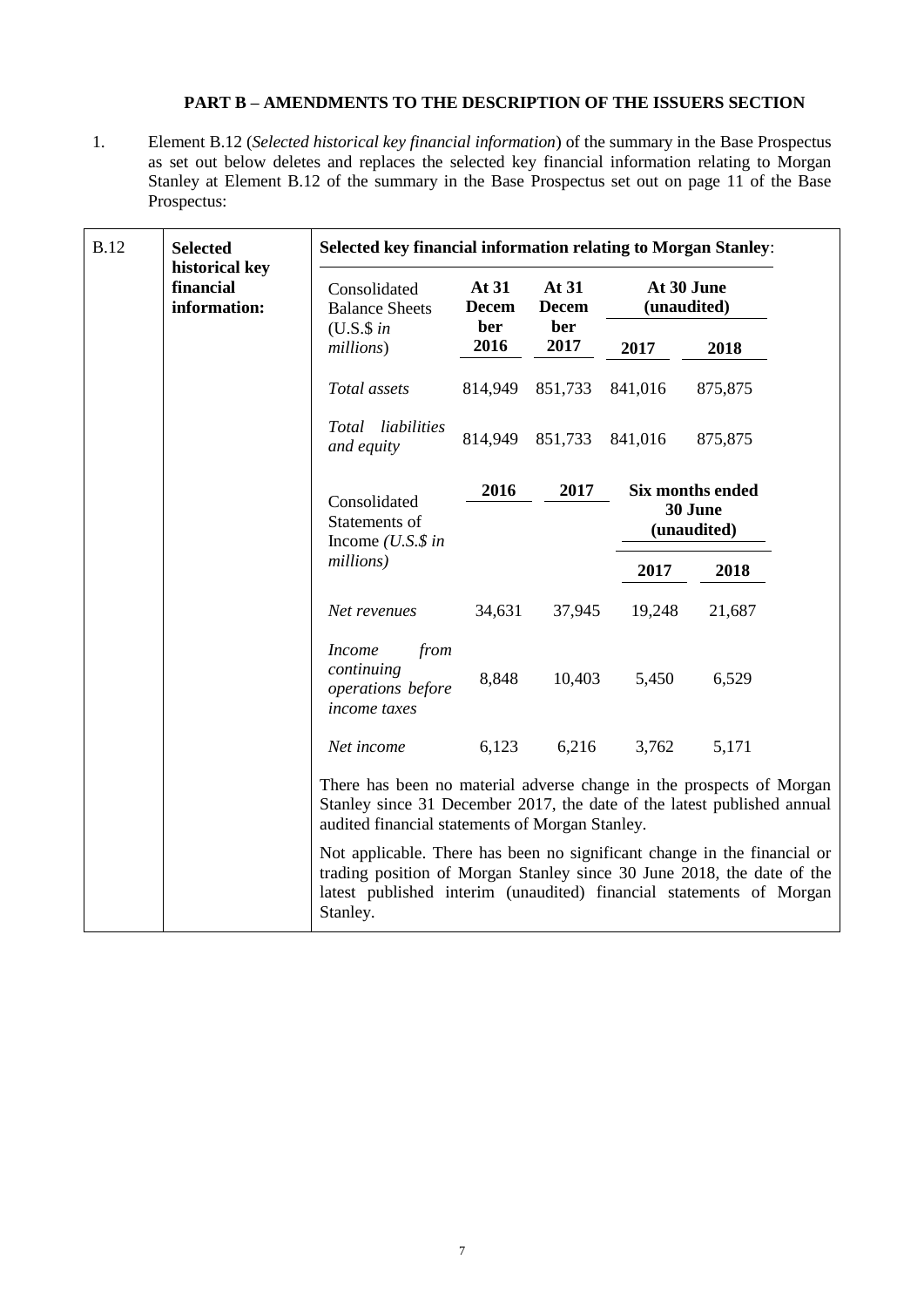2. Element B.12 (*Selected historical key financial information*) of the Issue Specific Summary in the Base Prospectus as set out below deletes and replaces the selected key financial information relating to Morgan Stanley at Element B.12 of the summary in the Base Prospectus set out on page 361 of the Base Prospectus:

| <b>B.12</b> | <b>Selected</b><br>historical key<br>financial<br>information: | [Selected key financial information relating to Morgan Stanley:                                                                                                                                                                        |                                        |                                      |         |                                                   |  |
|-------------|----------------------------------------------------------------|----------------------------------------------------------------------------------------------------------------------------------------------------------------------------------------------------------------------------------------|----------------------------------------|--------------------------------------|---------|---------------------------------------------------|--|
|             |                                                                | Consolidated<br><b>Balance Sheets</b>                                                                                                                                                                                                  | At $31$<br><b>Decem</b><br>ber<br>2016 | At 31<br><b>Decem</b><br>ber<br>2017 |         | At 30 June<br>(unaudited)                         |  |
|             |                                                                | $(U.S.\$ \$ in<br>millions)                                                                                                                                                                                                            |                                        |                                      | 2017    | 2018                                              |  |
|             |                                                                | Total assets                                                                                                                                                                                                                           | 814,949                                | 851,733                              | 841,016 | 875,875                                           |  |
|             |                                                                | Total liabilities<br>and equity                                                                                                                                                                                                        | 814,949                                | 851,733                              | 841,016 | 875,875                                           |  |
|             |                                                                | Consolidated<br>Statements of<br>Income $(U.S.\$ \$ in<br>millions)                                                                                                                                                                    | 2016<br>2017                           |                                      |         | <b>Six months ended</b><br>30 June<br>(unaudited) |  |
|             |                                                                |                                                                                                                                                                                                                                        |                                        |                                      | 2017    | 2018                                              |  |
|             |                                                                | Net revenues                                                                                                                                                                                                                           | 34,631                                 | 37,945                               | 19,248  | 21,687                                            |  |
|             |                                                                | from<br><b>Income</b><br>continuing<br>operations before<br><i>income</i> taxes                                                                                                                                                        | 8,848                                  | 10,403                               | 5,450   | 6,529                                             |  |
|             |                                                                | Net income                                                                                                                                                                                                                             | 6,123                                  | 6,216                                | 3,762   | 5,171                                             |  |
|             |                                                                | There has been no material adverse change in the prospects of Morgan<br>Stanley since 31 December 2017, the date of the latest published annual<br>audited financial statements of Morgan Stanley.                                     |                                        |                                      |         |                                                   |  |
|             |                                                                | Not applicable. There has been no significant change in the financial or<br>trading position of Morgan Stanley since 30 June 2018, the date of the<br>latest published interim (unaudited) financial statements of Morgan<br>Stanley.] |                                        |                                      |         |                                                   |  |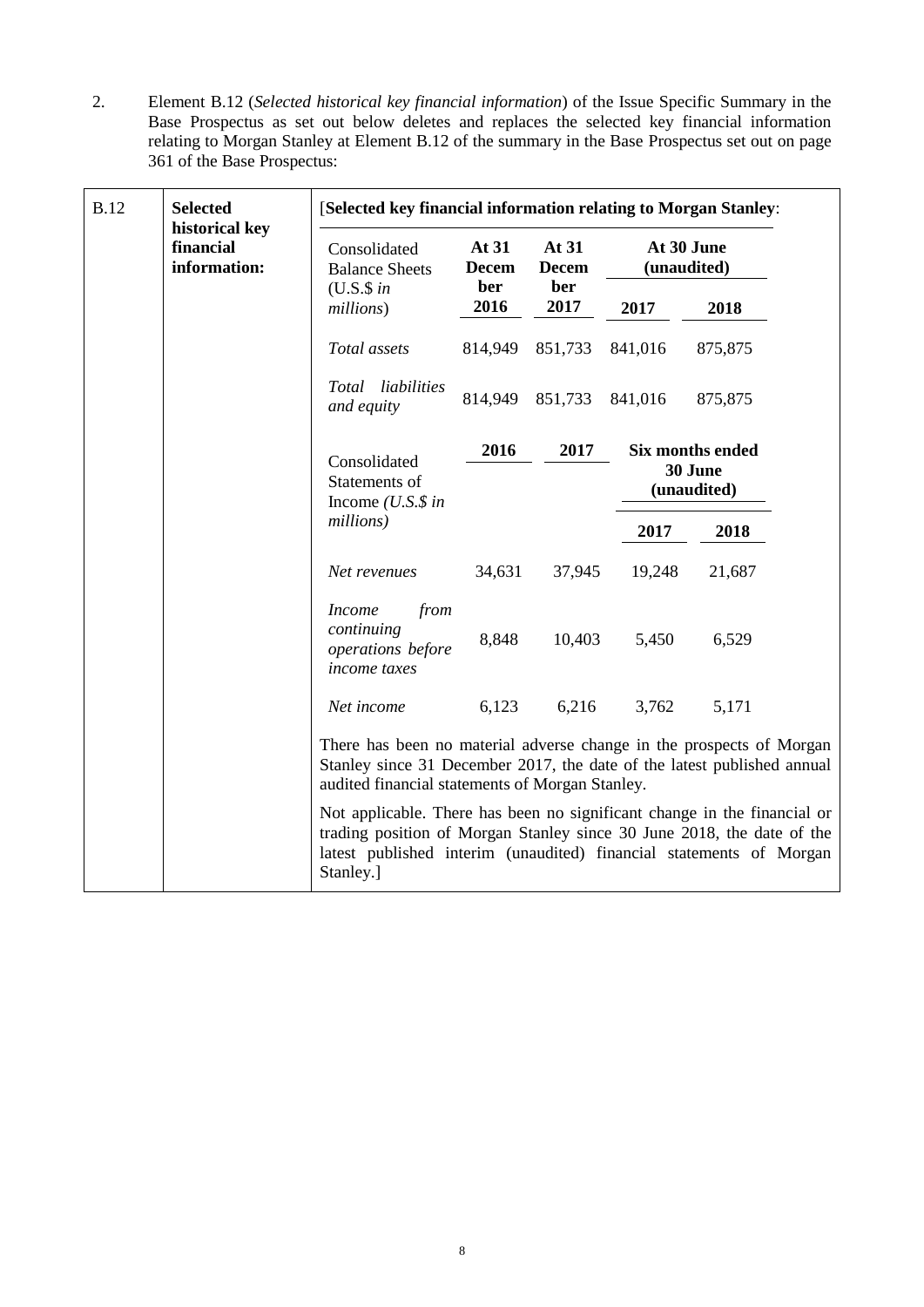# **PART C – AMENDMENTS TO THE DESCRIPTION OF THE ISSUERS SECTION**

<span id="page-8-0"></span>The paragraph under the section entitled "**Description of the Issuers**" on page 426 of the Base Prospectus is deleted and replaced as follows:

"For a description of each Issuer, please refer to the 2018 Registration Document and the First Supplement to the 2018 Registration Document (see section "Documents Incorporated by Reference")."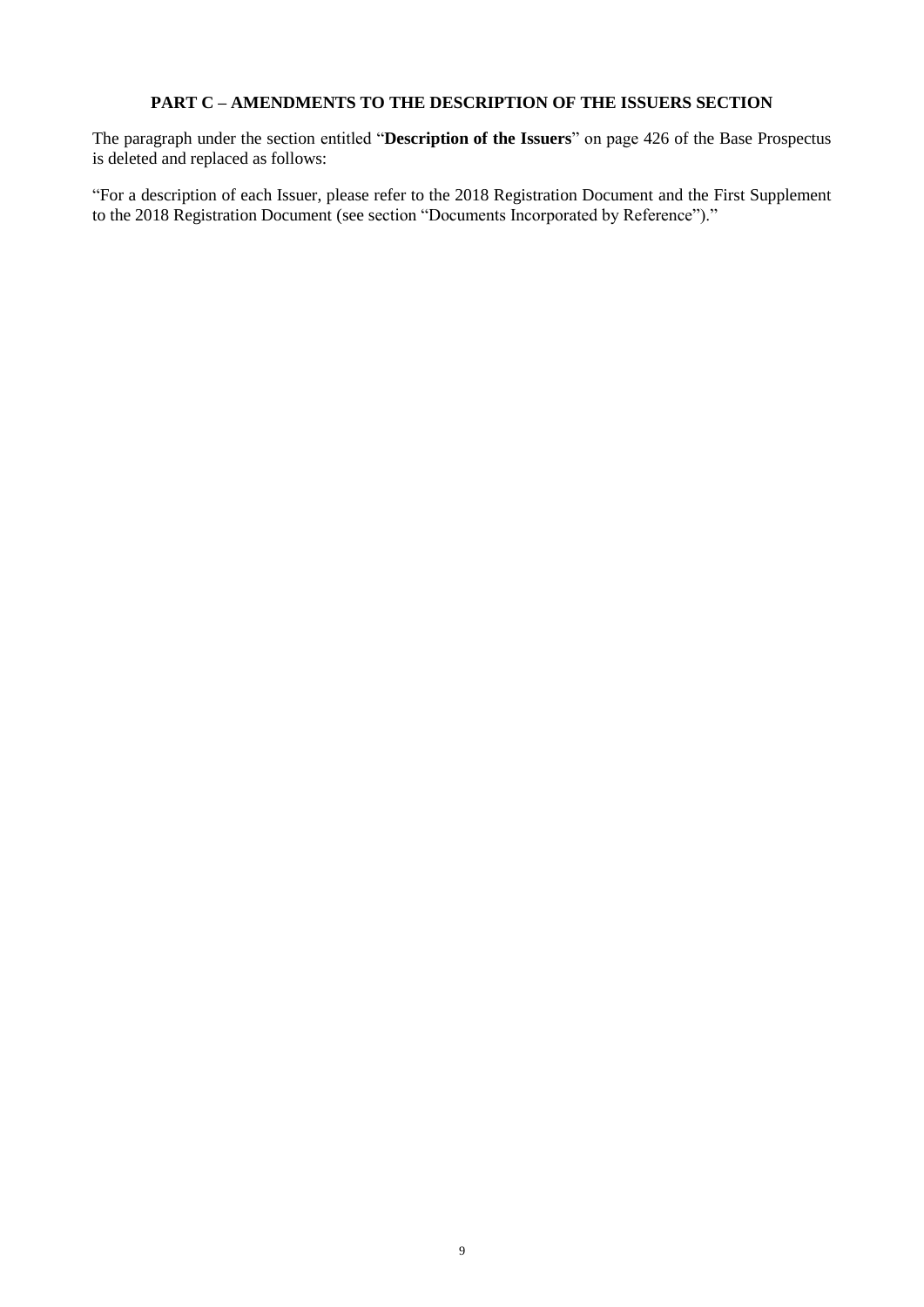### **PART D – AMENDMENTS TO THE GENERAL INFORMATION SECTION**

<span id="page-9-0"></span>1 The first paragraph relating to Morgan Stanley in the sub-section entitled "*Auditors*" on page 431 of the Base Prospectus is deleted and replaced as follows:

"The auditors of Morgan Stanley are Deloitte & Touche LLP, 30 Rockefeller Plaza, New York, NY, 10112-0015, U.S.A., who have (i) audited the financial statements of Morgan Stanley for the year ended 31 December 2016 and (ii) audited the financial statements of Morgan Stanley for the year ended 31 December 2017, (iii) reviewed the consolidated statements of income and comprehensive income for the three-month period ended 31 March 2018 and the six-month period ended 30 June 2018 and issued a report thereon."

2 The first paragraph relating to Morgan Stanley in the sub-section entitled "*Significant Change*" on page 432 of the Base Prospectus is deleted and replaced as follows:

"Save as disclosed in this Base Prospectus, there has been at the date of this Prospectus no significant change in the financial or trading position of Morgan Stanley since 30 June 2018."

- 3 The sub-section entitled "*Documents Available*" on pages 433 and 434 of the Base Prospectus is amended as follows:
	- (a) item  $(g)$  is deleted and replaced as follows:
		- "(g) 2017 Morgan Stanley Annual Report, Morgan Stanley's First Quarterly Report for 2018 and Morgan Stanley's Second Quarterly Report for 2018;"
	- (b) item (h) is deleted and replaced as follows:
		- "(h) 2018 Registration Document and the First Supplement to the 2018 Registration Document;"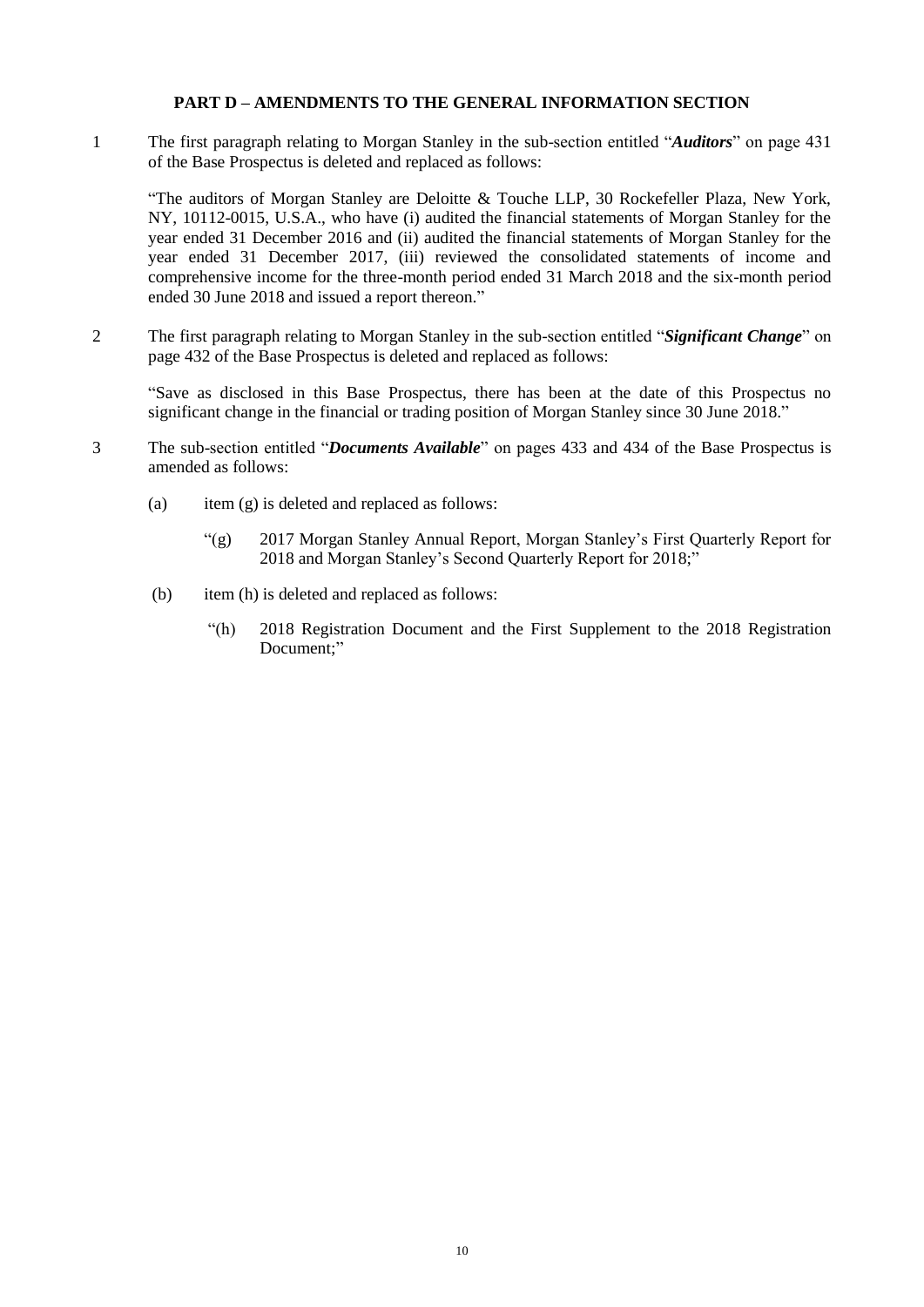## <span id="page-10-0"></span>**PART E** - **RESPONSIBILITY FOR THE FIFTH BASE PROSPECTUS SUPPLEMENT**

### **Persons responsible for this Fifth Base Prospectus Supplement**

We hereby certify, after having taken all reasonable care to ensure that such is the case, that the information contained in this Fifth Base Prospectus Supplement is, to the best of our knowledge, in accordance with the facts and contains no omission likely to affect its import.

## **Morgan Stanley B.V.** Luna Arena Herikerbergweg 238 1101 CM Amsterdam Zuidoost **Netherlands**

Duly represented by:

TMF Management BV as Managing Director

Duly represented by:

Jos van Uffelen a Saskia Engel

as authorised representatives of TMF Management BV

on 20 September 2018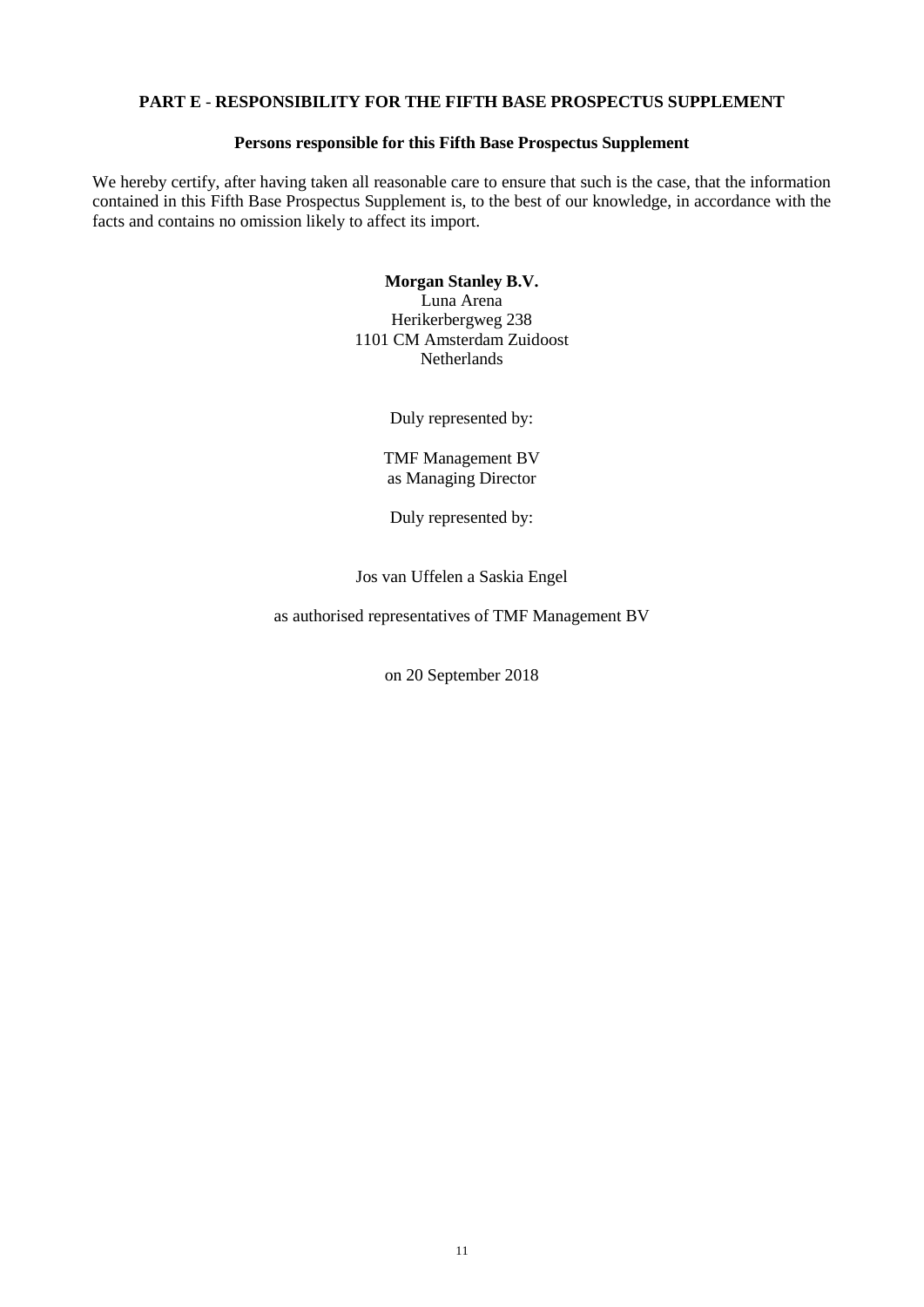We hereby certify, after having taken all reasonable care to ensure that such is the case, that the information contained in this Fifth Base Prospectus Supplement is, to the best of our knowledge, in accordance with the facts and contains no omission likely to affect its import.

## **Morgan Stanley & Co. International plc**

25 Cabot Square Canary Wharf London E14 4QA United Kingdom

Duly represented by:

on 20 September 2018

Edward Sisterson, Managing Director